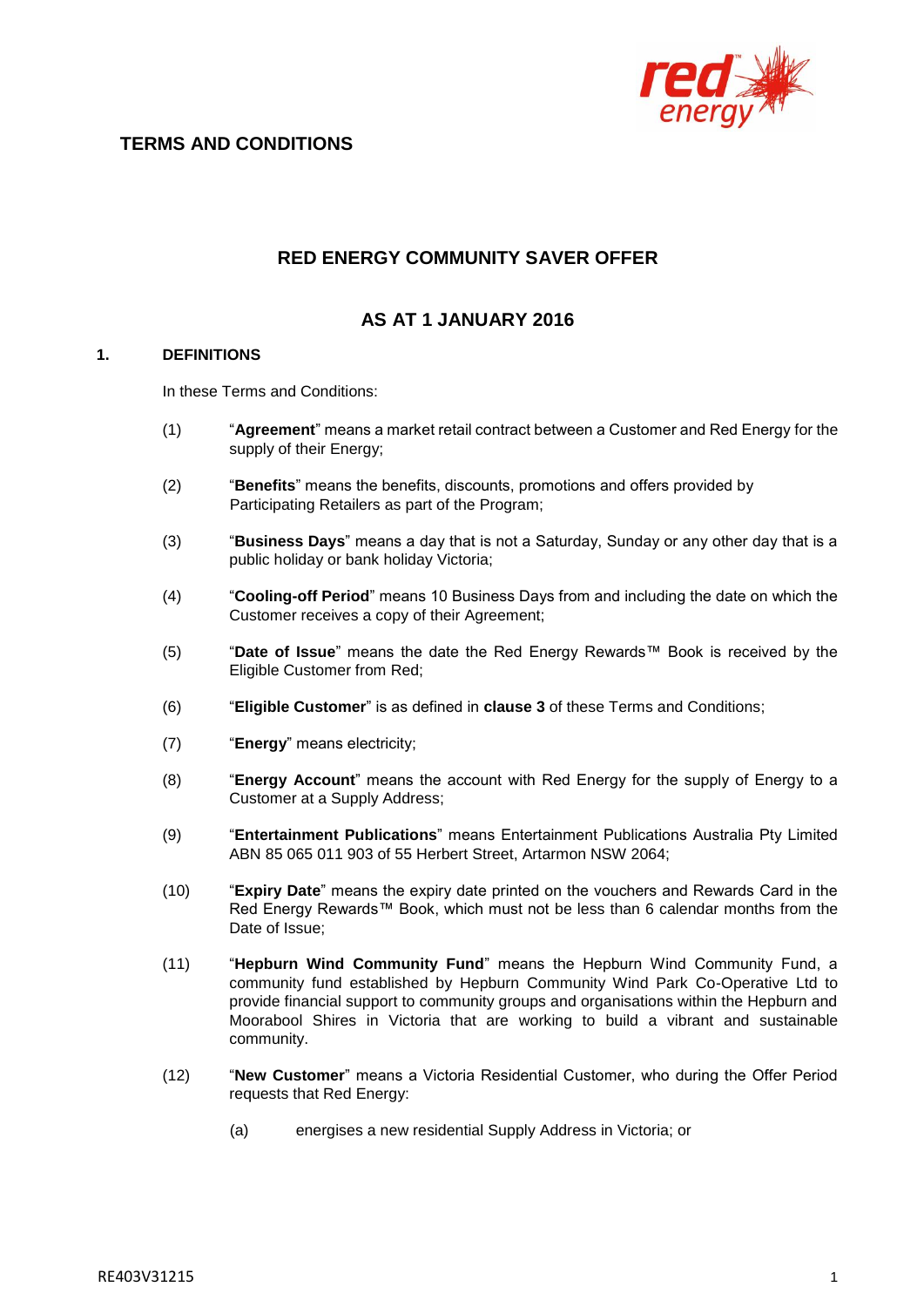

(b) transfer the NMI for their Supply Address from their previous energy retailer to Red Energy,

for the purposes of Red Energy supplying them with electricity at that Supply Address;

- (13) "**NMI**" means the national electricity meter identifier which is the unique identifying mark that identifies a Residential Customer's Supply Address;
- (14) "**Offer**" means this 'Red Energy Community Saver' offer, as described in these Terms and Conditions;
- (15) "**Offer Period**" means the period commencing on 1 January 2016 up to and including 31 June 2016, unless the Offer is withdrawn earlier by Red Energy, in which case it will be published by Red Energy on its website at [www.redenergy.com.au;](http://www.redenergy.com.au/)
- (16) "**Participating Retailer**" means a third party retailer of goods and/or services who has entered into an agreement with Entertainment Publications to provide those goods and/or services at discounted and promotional rates as set out in the list of participating retailers published by Entertainment Publications in the Red Energy Rewards™ Book or as published on the Website;
- (17) "**POTD**" means the Red Energy Pay on Time Discount, as defined in the Red Energy National Customer Charter;
- (18) "**Primary Account Holder**" means the person who, during the process of becoming a customer of Red, advises Red that they will be the person primarily responsible for the Energy Account;
- (19) "**Program**" means discounts and promotional rates that can be accessed either through vouchers, downloading vouchers from a dedicated Website or by showing frequent values card at Participating Retailers;
- (20) "**Red Energy**" means Red Energy Pty Limited ABN 60 107 479 382 of 2 William Street, Richmond East, Victoria;
- (21) "**Red Energy Rewards™ Book**" means the rewards book published by Entertainment Publications containing the Benefits and Rewards Card;
- (22) "**Red Energy's Customer Charter"** means the Red Energy National Customer Charter (as applicable) published on the Red Energy website at [www.redenergy.com.au/customercharter](http://www.redenergy.com.au/customercharter)
- (23) "**Rewards Card**" means the card issued by Entertainment Publications that allows members to enjoy discounts and promotional offers for goods/or services offered by Participating Retailers as part of the Program;
- (24) "**Residential Customer**" means a customer of Red Energy who purchases Energy principally for personal, household or domestic purposes at a Supply Address;
- (25) "**Supply Address**" means the Victorian address for which a Residential Customer has agreed to purchase Energy from Red Energy under an Agreement;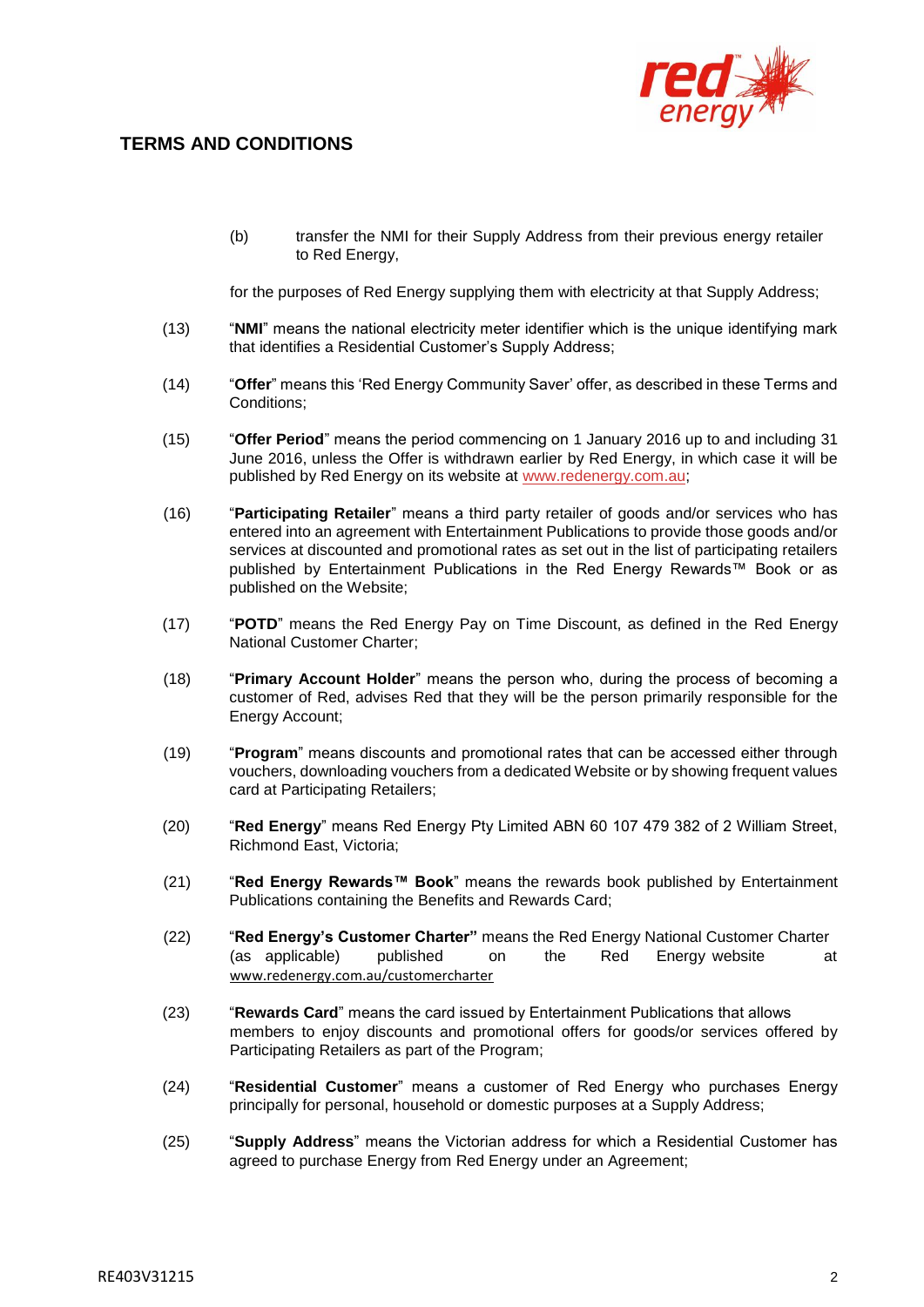

- (26) "**Terms and Conditions**" means these terms and conditions applicable to the Offer;
- (27) "**Website**" means redenergyrewards.com.au; and
- (28) "**Welcome Pack**" means the letter and accompanying information issued by Red confirming that the transfer to Red from another Energy Retailer is complete.

### **2. OFFER**

- (1) Subject to these Terms and Conditions, this Offer is made by Red and is valid for the Offer Period.
- (2) This Offer is subject to Red's Customer Charter.

#### **3. ELIGIBILITY**

The Offer is available to all:

(1) New Customers who, enter into an Agreement and who do not terminate that Agreement during the Cooling-Off Period, ("**Eligible Customer**").

#### **4. CONTRIBUTION TO THE HEPBURN WIND COMMUNITY FUND**

(1) For every quarterly electricity bill issued in the first and second year of the Agreement that is paid in full by the due date, Red Energy will make a contribution to the Hepburn Wind Community Fund of an amount which will be not less than \$12.50.

#### **5. ISSUING RED ENERGY REWARDS™ BOOK**

- (1) During the first billing period of the Eligible Customer's Agreement, Red will send one Red Energy Rewards™ Book ("**First Red Energy Rewards™ Book**") by regular post to the Eligible Customer to accompany the Eligible Customer's Welcome Pack, at the Customer's billing address registered with Red.
- (2) The Red Energy Rewards™ Book will be issued to, and in the name of, the Primary Account Holder.
- (3) Prior to the Expiry Date of the First Red Energy Rewards™ Book, Red will send a second Red Energy Rewards™ Book by regular post to the Eligible Customer at the Eligible Customer's current billing address registered with Red, provided that the Eligible Customer does not:
	- (a) terminate their Agreement prior to the Expiry Date of the First Red Energy Rewards™ Book; or
	- (b) submit a request with an alternative energy retailer to transfer the NMI of the Supply Address to which the Agreement relates, from Red to that other alternative retailer.
- (4) Notwithstanding **clauses 4(1)** and **4(3)**, if Red cannot offer the Red Energy Rewards™ Book due to circumstances such as unforeseen events or events beyond its reasonable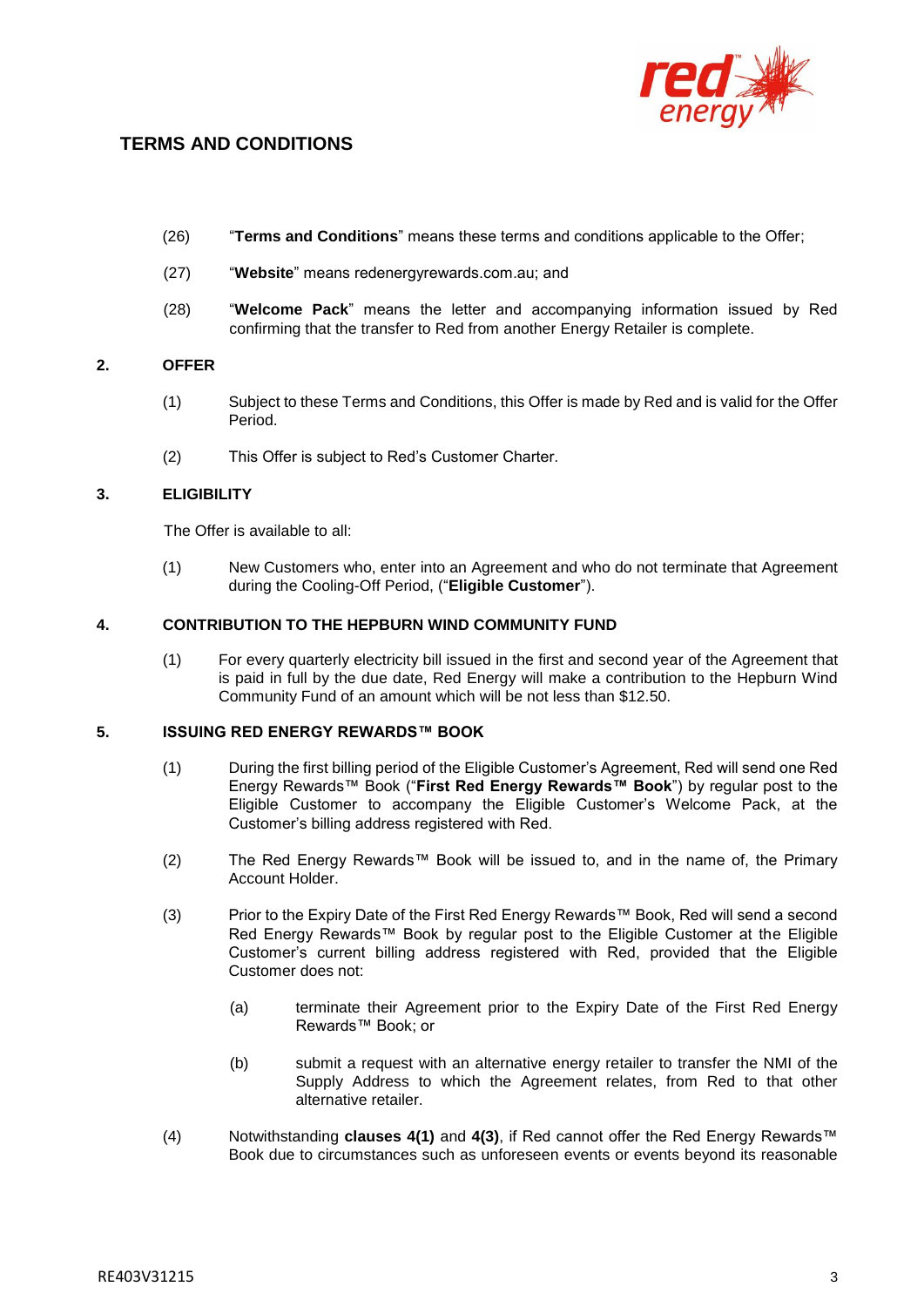

control, it will contact Eligible Customers promptly and offer a reasonably comparable substitute.

#### **6. USE OF RED ENERGY REWARDS™ BOOKS & REWARDS CARDS**

- (1) The use of the Red Energy Rewards™ Book and Rewards Card is subject to terms and conditions issued by Entertainment Publications and Participating Retailers. For full terms of use visit [www.redenergy.frequent-values.com.au](http://www.redenergy.frequent-values.com.au/) or phone 1800 008 553.
- (2) Entertainment Publications is fully responsible and liable for operations of and offers available in the Red Energy Rewards™ Book and if an Eligible Customer has any enquiry or complaint that in any way relates to the Red Energy Rewards™ Book, the Eligible Customer may contact Entertainment Publications on 1800 008 553.
- (3) If these Terms and Conditions are in any way inconsistent with terms and conditions issued by Entertainment Publications or any other Participating Retailer ("**Other Terms and Conditions**"), then those Other Terms and Conditions will prevail to the extent of the inconsistency.
- (4) Each Red Energy Rewards™ Book is only valid from the Date of Issue up to and including the Expiry Date.
- (5) The Red Energy Rewards™ Book is non-transferable and cannot be redeemed for cash.
- (6) An Eligible Customer must use the Red Energy Rewards™ Book in accordance with the instructions and information in the Red Energy Rewards™ Book or on the Website.
- (7) The Eligible Customer acknowledges and agrees that:
	- (a) the methods for purchasing a Participating Retailer's goods and/or services is determined by that Participating Retailer in its sole and absolute discretion; and
	- (b) the Eligible Customer is responsible and liable for the payment of any and all postage, delivery, transport and other associated charges that in any way relates to the purchase of goods and/or services from Participating Retailers.

### **7. MISCELLANEOUS**

- (1) Notwithstanding any other provision in these Terms and Conditions:
	- (a) Red Energy may:
		- (i) cease to proceed with all or any part of an Offer for any reason and at any time; and/or
		- (ii) vary the terms or content of all or any part of an Offer including (without limitation) any time or date in the Offer and these Terms and Conditions,

as a result of circumstances outside Red Energy's reasonable control;